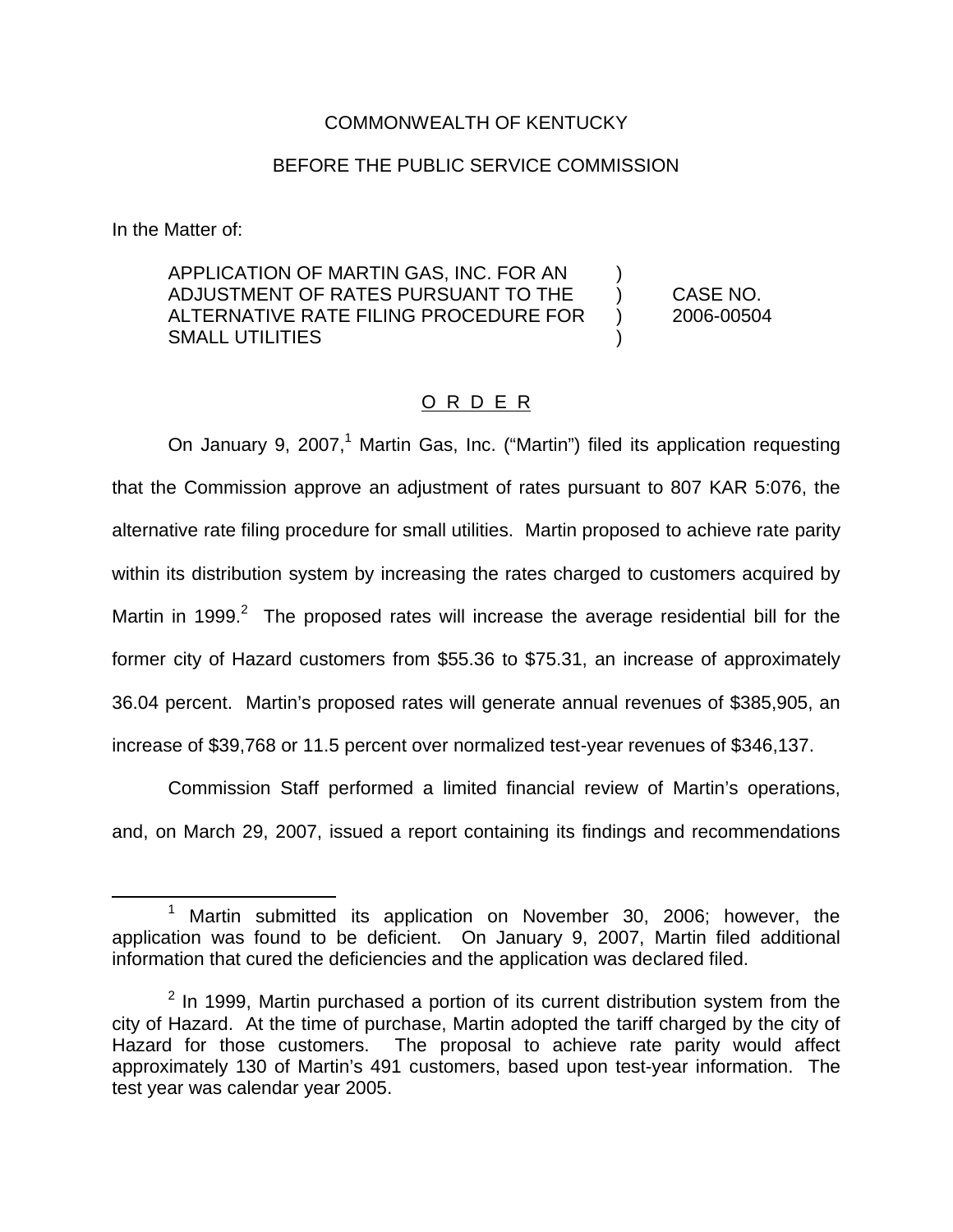regarding the proposed rates. In its report, Staff agreed with Martin's determination of its proposed revenue increase resulting from achieving rate parity within its system. Staff determined that the proposed increase of \$39,768 was reasonable and recommended the approval of the proposed rates. Staff further reminded Martin that it was not in compliance with its gas cost adjustment clause ("GCA") tariff and that Martin should begin quarterly GCA filings pursuant to the terms in that tariff. Lastly, the Staff recommended that Martin monitor its overall financial condition and take the appropriate action to provide for financial stability.<sup>3</sup>

Martin, the only party to this proceeding,<sup>4</sup> was directed to file written comments upon Staff's findings and recommendations or to request a conference or hearing no later than April 9, 2007. Martin was also directed to submit in writing no later than April 9, 2007 its acknowledgment that the proposed increase in revenues from the former city of Hazard customers would still result in a net loss for the test year of \$47,775. Martin did not file any comments on the Staff's findings and recommendations, nor did it request a conference or hearing. On April 16, 2007, Martin filed a statement acknowledging that the increase in revenues from the former city of Hazard customers would result in a net loss for the test year of \$47,775.

 $3$  During the test year, Martin experienced a net loss of \$87,543. The addition of the proposed revenues the former city of Hazard customers would reduce the net loss to \$47,775. The existence of this net loss, coupled with Martin's failure to file quarterly GCAs, raised the concerns about the financial stability of Martin.

 $4$  Martin included in its application a copy of the notice sent to customers concerning the proposed rate change. To date, no requests for intervention have been received and no letters or comments from the public have been filed concerning this proposed increase in rates.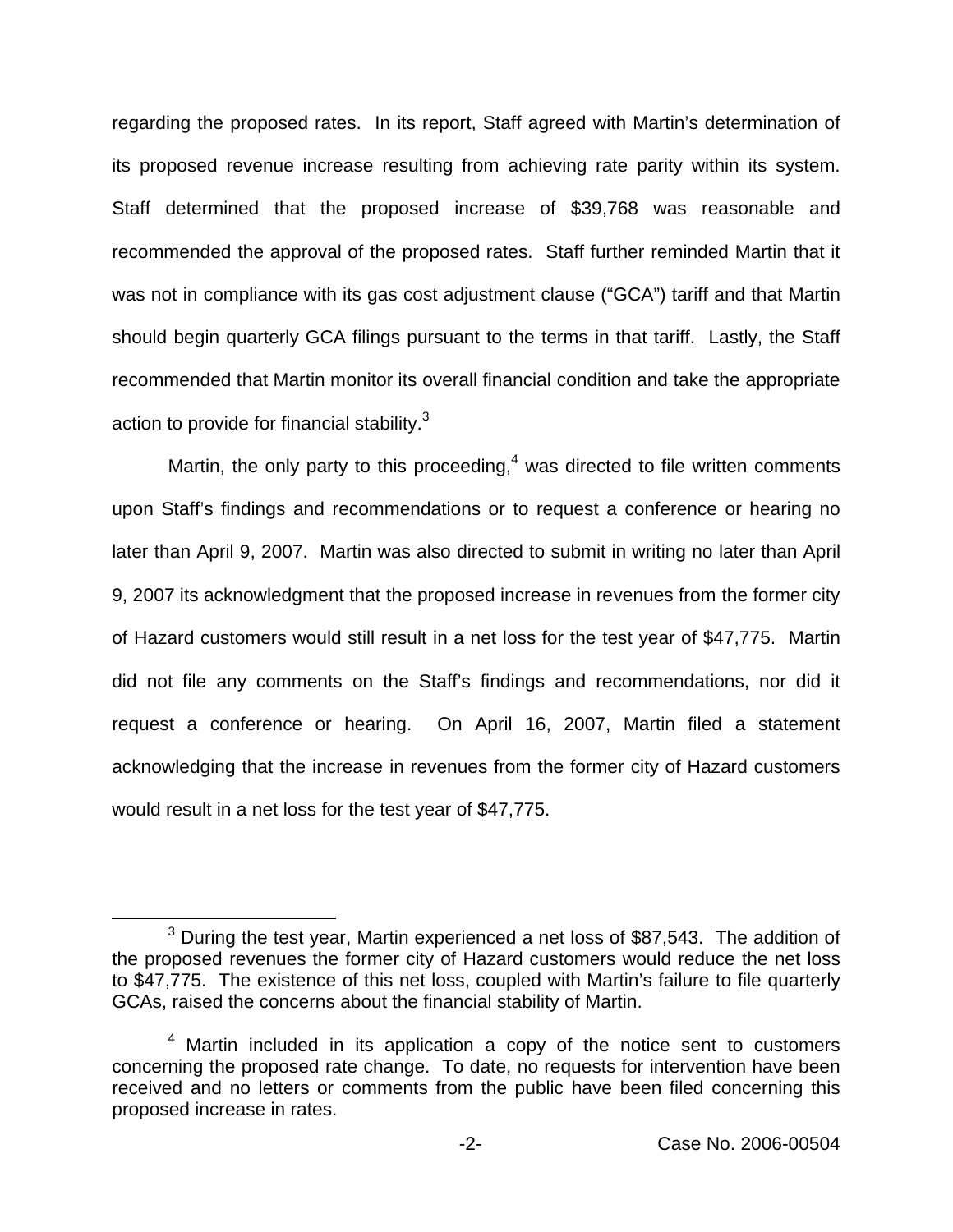The Commission is also concerned about the financial stability of Martin, given the information presented for the test year. The Commission notes that Martin's 2006 Annual Report has been filed and shows Martin experienced a net loss of \$38,082.<sup>5</sup> During 2006, the proposed increase in rates for the former city of Hazard customers was not in effect. The results from 2006 and the proposed increase in revenues are positive factors that relieve some, but not all, of the Commission's concerns. Therefore, the Commission will require Martin to supplement its 2007 Annual Report with an analysis reflecting the impact of achieving rate parity within its distribution system. When it files the 2007 Annual Report, Martin should include an analysis of its revenues and net income that normalizes the increase granted by this Order as if the increase had been in effect for the entire calendar year. If this analysis shows there would have been a net loss for the year, Martin should include with the Annual Report a written narrative describing the actions it proposes to undertake to improve its overall financial condition.

The Commission, having considered the evidence of record and being otherwise sufficiently advised, finds that:

1. The recommendations and findings contained in the Staff Report are supported by the evidence of record and are reasonable.

2. Martin's proposed rates will produce annual revenues of \$385,905.

3. Martin should comply with the provisions in its tariff concerning the GCA and should submit its next GCA filing to correspond with the third calendar quarter as defined in its tariff.

<sup>5</sup> 2006 Annual Report, page 28 of 42.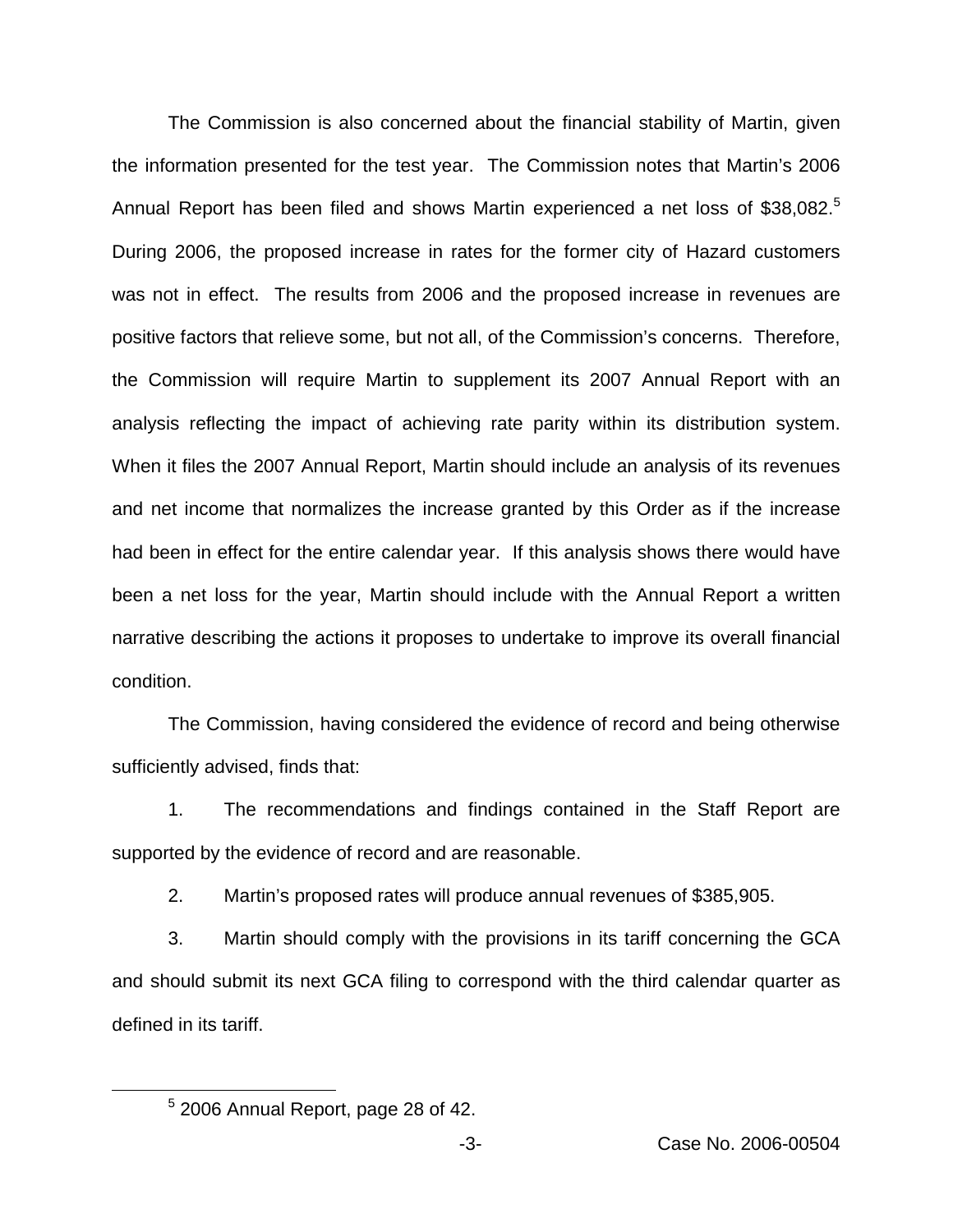4. Martin should supplement its 2007 Annual Report to include the analysis described within this Order.

IT IS THEREFORE ORDERED that:

1. The recommendations and findings contained in the Staff Report are adopted and incorporated by reference into this Order as if fully set out herein.

2. Martin's proposed rates, which are set forth in Appendix A, are approved for service rendered by Martin on and after the date of this Order.

3. Within 20 days from the date of this Order, Martin shall file its revised tariff sheets showing the rates and charges approved herein, their effective date, their date of issue, and that they were issued pursuant to this Order.

4. Martin shall file its next GCA to correspond with the third calendar quarter as defined in its tariff.

5. Martin shall supplement its 2007 Annual Report filed with the Commission as described within this Order.

Done at Frankfort, Kentucky, this 31<sup>st</sup> day of May, 2007.

By the Commission

ATTEST:



**Executive Director**